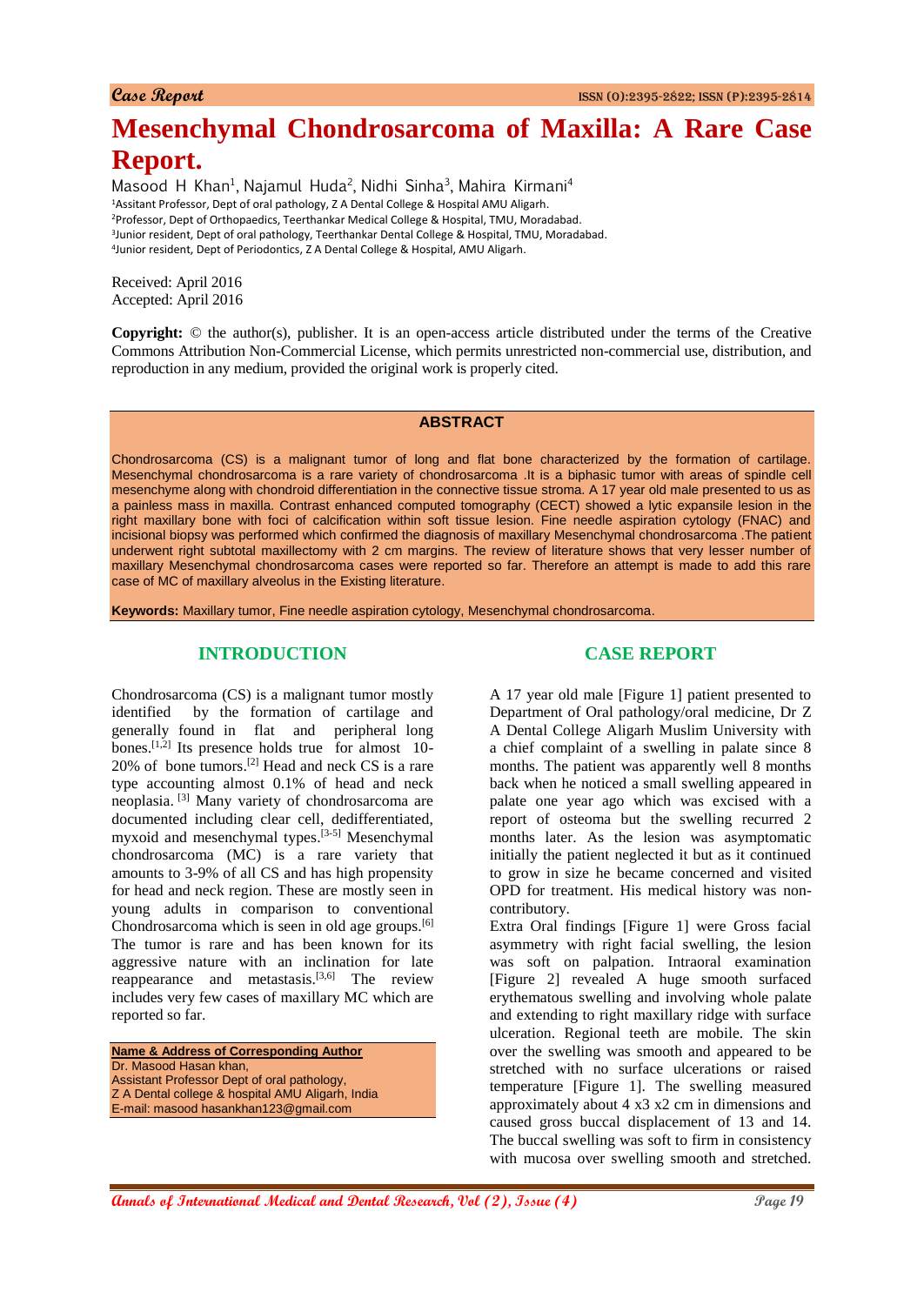## **Khan et al; Mesenchymal Chondrosarcoma of Maxilla**

There was no significant lymphadenopathy associated with the lesion. FNAC from the lesion revealed chondroid matrix advocating diagnosis of chondroid tumor. CECT [Figure 3] and OPG [Figure 4] revealed a large osteolytic mass in the right maxilla with extensive new bone formation in

the right maxillary bone extending medially up to midline and laterally extending into gingivobuccal sulcus. There were foci of calcification within soft tissue lesion with no evidence of significant lymphadenopathy.







**Figure 2:** A huge smooth surfaced eythematous swelling and involving whole palate and extending to right maxillary ridge.



into gingivobuccal sulcus.

**Figure 4**: (**X RAY OPG**) Radiolucency in the palatal region revealing a large osteolytic mass in the palate.

To confirm the diagnosis incisional biopsy was undertaken, a hard calcified tissue was seen and palpated which was later on included in the biopsy along with the soft tissue parts. Histopathologically [Figure 5] & [Figure 6] the picture reveals a cellular connective tissue stroma with spindle shaped cells arranged in lobular pattern. The cells showed dysplastic features with increased mitotic figures. Large areas of chondroid matrix with areas of calcification were also seen.

Hematological Findings were as follows:

Serum Alkaline phosphatase = 1340IU / lit (normal in adults =  $100 - 200$  IU / lit)

Serum Ca =  $8 \text{ mg}/ \text{d} (8.5-11)$ 

Serum Phosphorus =  $3.5 \text{ mg/dl}(2.5-5 \text{ mg/dl})$ 

Overall, histopathologic picture was suggestive of Mesenchymal chondrosarcoma of Maxilla. The patient was operated under general anesthesia and underwent right subtotal maxillectomy taking 2 cm margin. The palatal defect was closed with a medicated gauze beneath the palatal surgical splint. Post healing palatal obturator was placed to close

**Annals of International Medical and Dental Research, Vol (2), Issue (4) Page 20**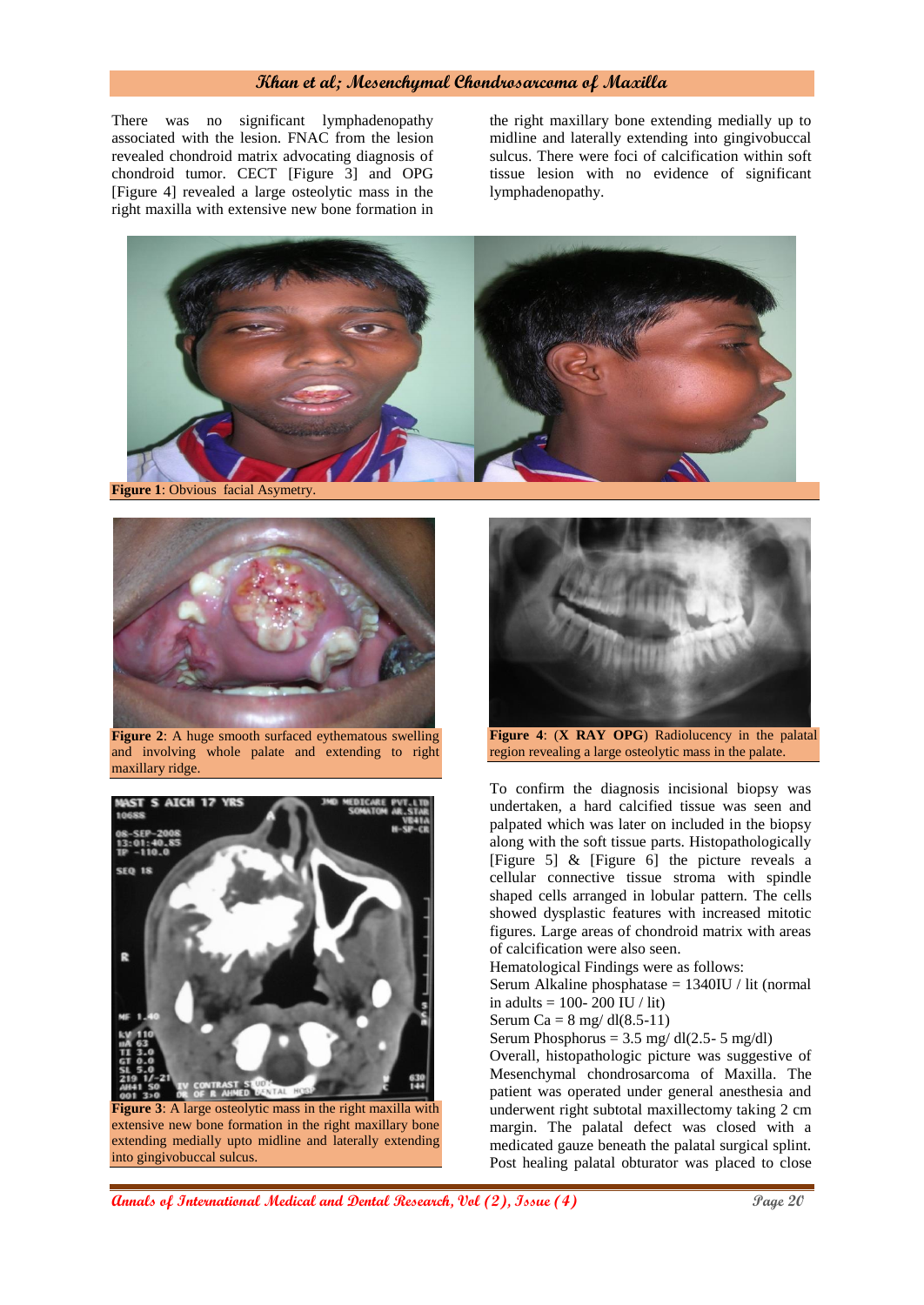oro-nasal communication. The patient is under observation and after 5 year of follow up is doing well.



**Figure 5**: (**10 X View**) Connective tissue stroma with spindle shaped cells interspersed with chondroid areas.



**Figure 6**: (40 X View) A cellular connective tissue stroma with spindle shaped cells arranged in lobular pattern. The cells showed dysplastic features with increased mitotic figures. Large areas of chondroid matrix with areas of calcification were also seen.

### **DISCUSSION**

MC is an infrequent type of CS that was first documented in the year 1959 by Lichenstein and Bernstein as a biphasic tumor comprising of spindle cell mesenchyme interspread with areas of chondroid differentiation. [3,5-8] Although it is included in rare tumours, the jaw bones are considered to be the most common site for MC. [7-9] CS has been known to be a malignant tumor variety histogenetically originated from mature cartilaginous tissue. [10] Although maxilla is a bone of mainly membranous ossification; the possibility of CS is mainly incidental and has been best attributed to the vestigial nests of cartilage with origin from. [11]

1. Cartilage present in incisive papilla.

2. Foci of cartilage from cartilaginous nasal capsule 3. paraseptal cartilage.

The latest hypothesis proposes that Chondro sarcoma is originated either from cartilaginous tissue reserve cells or primitive mesenchymal cells with subsequent chondromatous differentiation. Therefore it is assumed that CS maxilla is derived from cartilaginous differentiation of primitive mesenchymal cells and not from embryonal cartilaginous nests. [10]

Most chondrosarcomas of head and neck area are found in the maxilla; followed by (in descending order) in the body of the mandible, the ramus, the nasal septum, and in the paranasal sinuses. In maxilla the most common site is front or anterior alveolus where already existing nasal cartilage is present. [12-13] This case which we are reporting occurred initially in anterior part of maxilla but as the lesion grow it involved the posterior part of jaw as well.

The most common presentation of Mesenchymal chondrosarcoma of jaws is a painless mass or swelling on contrary to its occurrence in other parts of the body where pain and swelling are the most common presenting symptoms. [6,12-15] In a study of 36 Mesenchymal chondrosarcoma of maxilla by Niven et al. the most common clinical presentation was a mass or growth in 68% of cases, followed by nasal obstruction (32%), epistaxis (32%) and tooth mobility ( 24%). [7] Our reported case also have the chief complaint of a painless mass in the palate with grade I mobility of the involved teeth.

In the same study by Niven et al. they have shown that the period of signs and symptoms before diagnosis ranged from 2 weeks-4 years and in most of the cases did not go beyond a few months. Our case was presented and diagnosed after a period of 3 months.

The radiographic features of MC are not very classical. The tumor usually presents picture of a malignancy, characteristic of a radiolucent process with ill defined borders. The radiolucent part mostly contains scattered foci, which are formed by calcification or ossification of the cartilage matrix. It usually presents a typical picture of profound infiltration within the osseous trabeculae of the already existing bone without facilitating significant resorption. The lesion can cause symmetrical widening of the periodontal ligament of the teeth affected by the lesion. $[14]$  Our case presented with same radiographic picture of an ill defined lytic lesion with radio-opaque sclerotic foci in the maxillary alveolus without causing any significant root resorption.

The histologic appearance of MC is a characteristic biphasic pattern. Undifferentiated areas presented as sheets of primitive mesenchymal spindle/round cells as seen in small cell anaplastic sarcoma. These islands of well differentiated cartilaginous tumor generally assist in arriving at specific diagnosis (6). Calcification can be seen and can occur within the chondroid matrix. Neoplastic cartilage can be replaced by bone in a style similar to normal endochondral ossification. Microscopically speaking the lesion must be